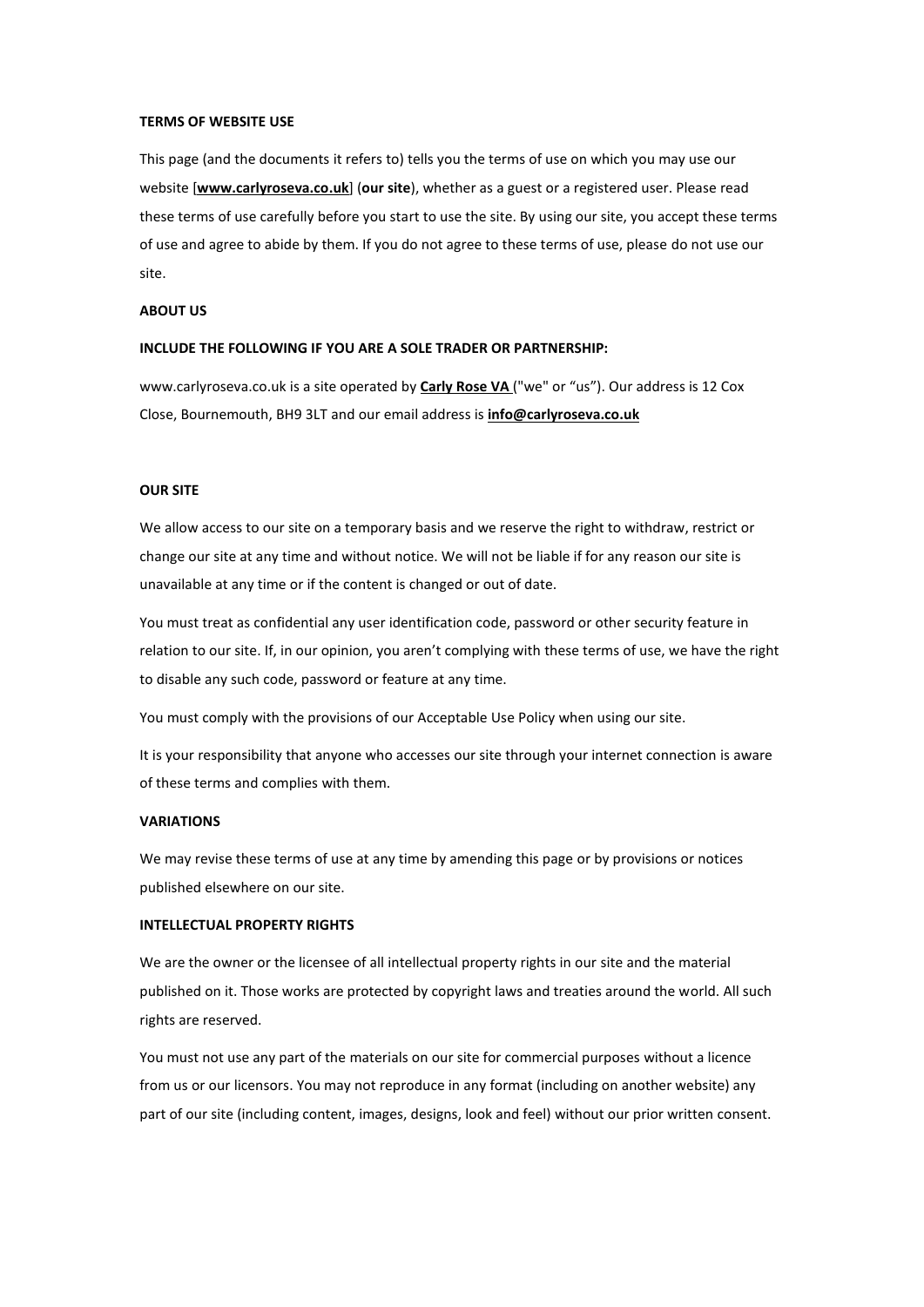If, in our opinion, you are in breach of these provisions, your right to use our site will cease immediately and you must either return or destroy (as required by us) any copies of the materials you have made.

## **RELIANCE ON INFORMATION AND LINKS**

The contents of our site (including links to other sites and resources provided by third parties) are for information only, and we shall not be liable for any use of, or reliance on, such materials. It shall be your own responsibility to ensure that any products, services or information available through this website meet your specific requirements.

## **INFORMATION ABOUT YOU AND YOUR VISITS TO OUR SITE**

We process information about you in accordance with our Privacy Policy. By using our site, you consent to such processing and you warrant that all data provided by you is accurate.

# **LINKING TO OUR SITE**

You may link to our home page only if you have first obtained our written consent and provided that you do so in a way that is fair and legal and does not damage our reputation or take advantage of it. We reserve the right to withdraw linking permission without notice.

The website from which you are linking must comply in all respects with our Acceptable Use Policy and must be owned by you.

You must not link in such a way as to suggest any form of association, approval or endorsement on our part where none exists.

Our site must not be framed on any other site, nor may you create a link to any part of our site other than the home page.

If you wish to make any use of material on our site other than that set out above, please address your request to **info@carlyroseva.co.uk**

#### **UPLOADING MATERIAL TO OUR SITE**

When you upload material to our site, or make contact with other users of our site, you must comply with our Acceptable Use Policy. If you upload material in breach of our Acceptable Use Policy and we suffer loss as a result, you will reimburse us for such loss.

Any material you upload to our site will be considered non-confidential and non-proprietary and we have the right to use, copy, distribute and disclose it to third parties. If any third party claims that any material posted or uploaded by you to our site violates their intellectual property rights, or their right to privacy, we have the right to disclose your identity to them.

We will not be responsible, or liable to any third party, for the content or accuracy of any materials posted by you or any other user of our site.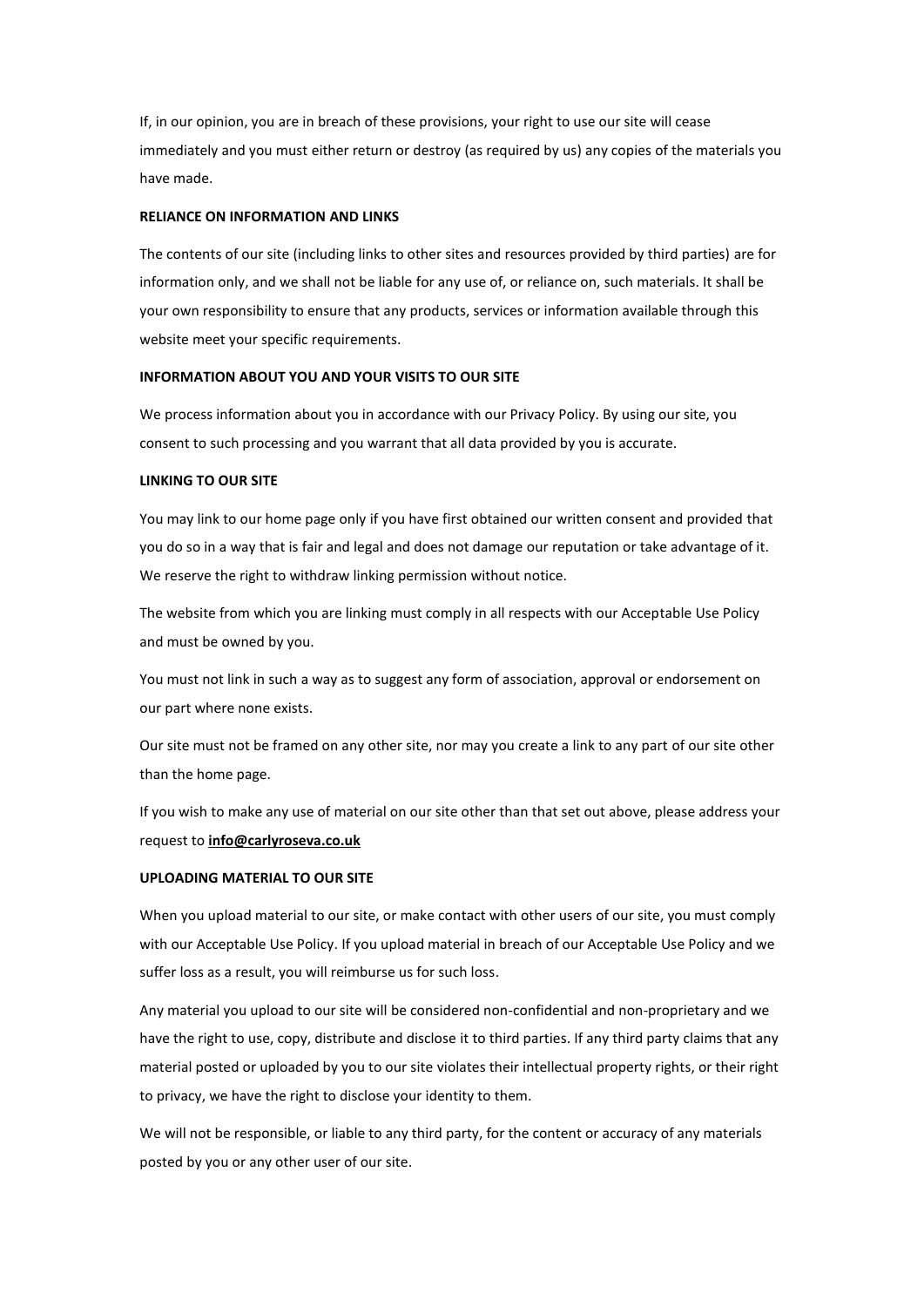We have the right to remove any material or posting you make on our site if, in our opinion, such material does not comply with the content standards set out in our Acceptable Use Policy.

## **VIRUSES, HACKING AND OTHER OFFENCES**

You must not misuse our site by knowingly introducing any material which is malicious or technologically harmful. You must not attempt to gain unauthorised access to our site, the server on which our site is stored or any server, computer or database connected to our site. You must not attack our site via a denial-of-service attack or a distributed denial-of service attack.

By failing to comply with this provision, you would commit a criminal offence and your right to use our site will cease immediately and we will report your actions to the relevant authorities.

# **OUR LIABILITY**

The material displayed on our site is provided without any guarantees, conditions or warranties as to its accuracy. To the extent permitted by law, we hereby expressly exclude:

- All conditions, warranties and other terms which might otherwise be implied by statute, common law or the law of equity.
- Any liability for any direct, indirect or consequential loss or damage incurred by any user in connection with our site or in connection with the use, inability to use, or results of the use of our site, any websites linked to it and any materials posted on it (whether by us or a third party), including, without limitation any liability for:
	- o loss of income or revenue;
	- o loss of business;
	- o loss of profits or contracts;
	- o loss of anticipated savings;
	- o loss of data;
	- o loss of goodwill;
	- o wasted management or office time; and

for any other loss or damage of any kind, however arising and whether caused by tort (including negligence), breach of contract or otherwise, even if foreseeable.

This does not affect any liability which cannot be excluded or limited under applicable law.

# **JURISDICTION AND APPLICABLE LAW**

The English courts will have exclusive jurisdiction over any claim arising from, or related to, a visit to our site.